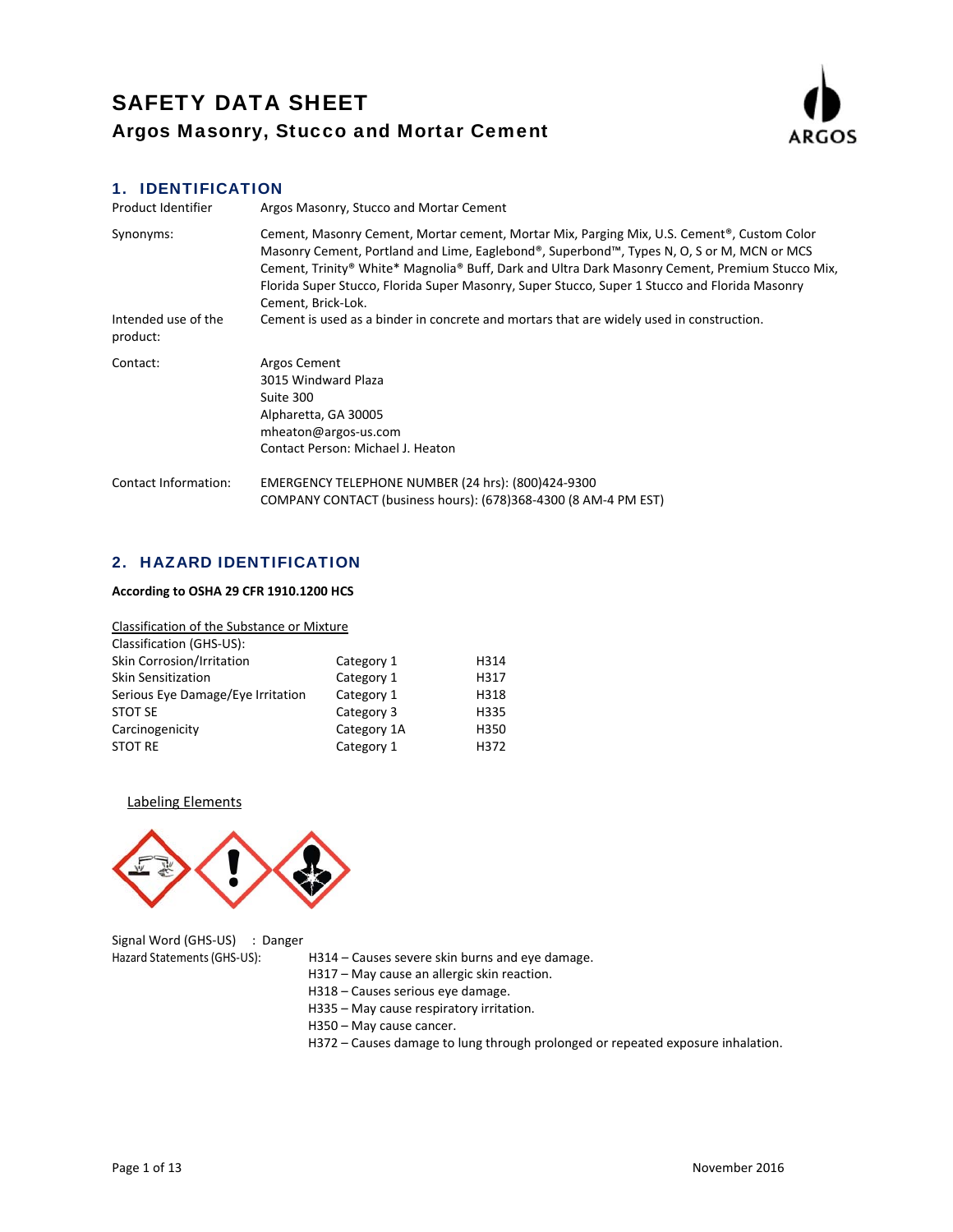

Precautionary Statements (GHS-US) :

| Prevention | P201 - Obtain special instructions before use.<br>P202 - Do not handle until all safety precautions have been read and understood<br>P260 - Do not breathe dust/fume/gas/mist/vapors/spray.<br>P264- Wash thoroughly after handling.<br>P270 - Do not eat, drink or smoke when using this product.<br>P271 - Use only outdoors or in a well-ventilated area.                                                                                                                                                                                                                                                                                                                                                   |
|------------|----------------------------------------------------------------------------------------------------------------------------------------------------------------------------------------------------------------------------------------------------------------------------------------------------------------------------------------------------------------------------------------------------------------------------------------------------------------------------------------------------------------------------------------------------------------------------------------------------------------------------------------------------------------------------------------------------------------|
|            | P272 - Contaminated work clothing should not be allowed out of the workplace.<br>P280 - Wear protective gloves.                                                                                                                                                                                                                                                                                                                                                                                                                                                                                                                                                                                                |
| Response   | P301+P330+P331 - IF SWALLOWED: Rinse mouth. Do NOT induce vomiting.<br>P303+P361+P353 - IF ON SKIN (or hair): Take off immediately all contaminated<br>clothing. Rinse skin with water/shower.<br>P304+P340: IF INHALED: Remove person to fresh air and keep comfortable for<br>breathing.<br>P305+P351+P338 - IF IN EYES: Rinse cautiously with water for several minutes.<br>Remove contact lenses, if present and easy to do. Continue rinsing.<br>P308+P313 - If exposed or concerned: Get medical attention/advice.<br>P310 - Immediate call a POISON CENTER/Doctor.<br>P333+P313 - If skin irritation or a rash occurs: Get medical advice/attention.<br>P363 – Wash contaminated clothing before reuse. |
| Storage    | P403+P233 - Store in a well-ventilated place. Keep container tightly closed.                                                                                                                                                                                                                                                                                                                                                                                                                                                                                                                                                                                                                                   |
| Disposal   | P501- Dispose of contents/container in accordance with<br>local/regional/national/international regulations.                                                                                                                                                                                                                                                                                                                                                                                                                                                                                                                                                                                                   |

Hazards Not Otherwise Classified: None

## 3. COMPOSITION / INFORMATION ON INGREDIENTS

### **Chemical Composition Information**

| Name                      | Product Identifier (Cas#) | % (w/w)   | Classification             |
|---------------------------|---------------------------|-----------|----------------------------|
| <b>Portland Cement</b>    | 65997-15-1                | $30 - 75$ | Skin Irritant 1C, H314     |
|                           |                           |           | Eye Corr. 1, H318          |
|                           |                           |           | Skin Sensitization 1, H317 |
|                           |                           |           | STOT SE 3, H335            |
| Limestone                 | 1317-65-3                 | $0 - 50$  | Not Classified             |
| Calcium Hydroxide         | 1305-62-0                 | $0 - 75$  | Skin Irritant 2, H315      |
|                           |                           |           | Eye Irritant 1, H318       |
| Magnesium Hydroxide       | 1309-42-8                 | $0 - 38$  | Skin Sensitizer 1, H317    |
| Calcium sulfate dehydrate | 133397-24-5               | $5 - 10$  | Not Classified             |
| Quartz                    | 14808-60-7                | < 10      | Carcinogenicity 1A, H350   |
|                           |                           |           | <b>STOT RE 1, H372</b>     |
| Magnesium oxide           | 1309-48-4                 | $0 - 4$   | Skin Irr. 3 (H316)         |
|                           |                           |           | Eye Irr. 2 (H320)          |
|                           |                           |           | Repro 2 (H361)             |
|                           |                           |           | STOT SE 3 (H335)           |

The exact percentage (concentration) of the composition has been withheld as proprietary.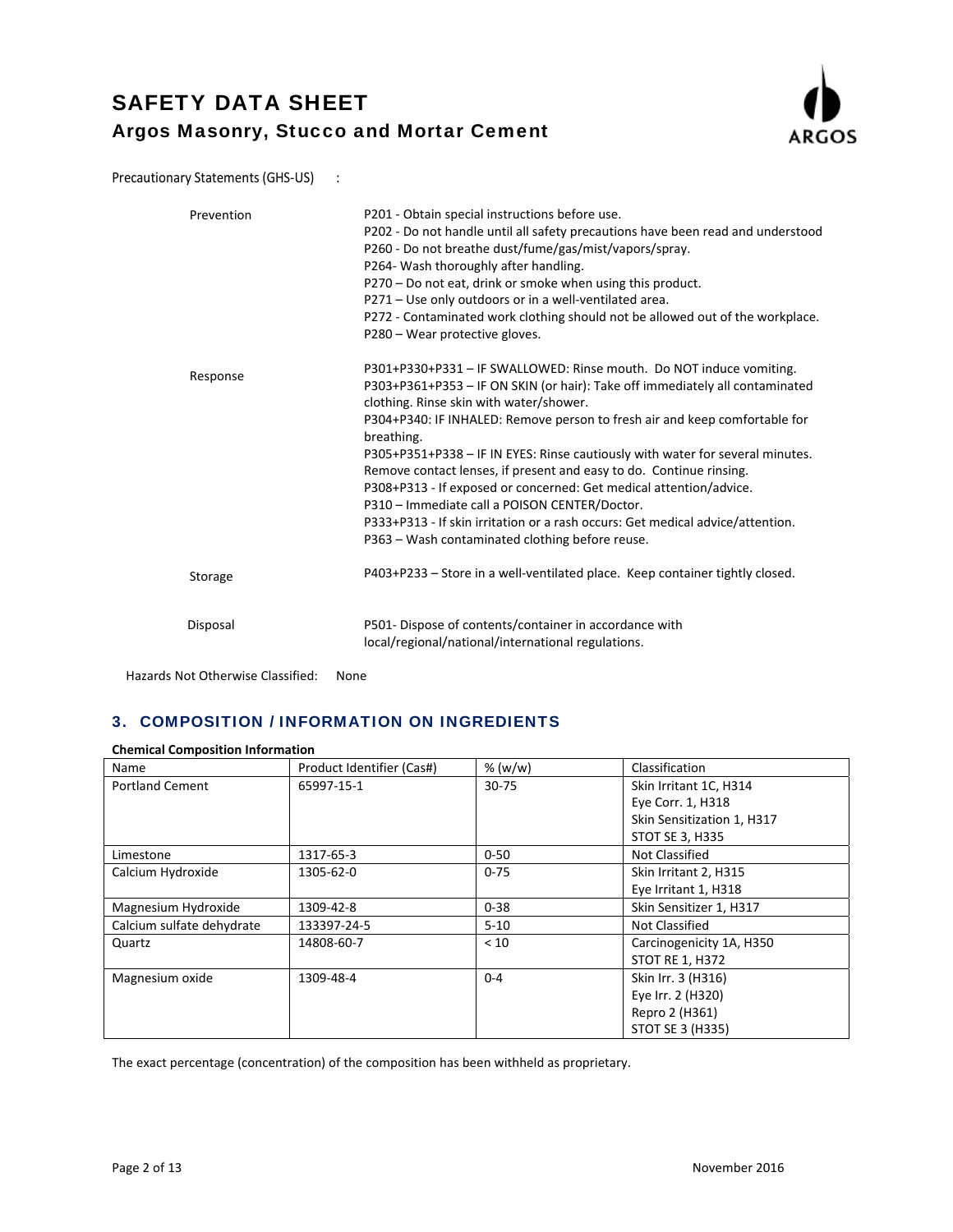

## 4. FIRST AID MEASURES

| Route               | <b>Measures</b>                                                                                                                                                                                                                                                                                                                                                                                                                                                                                                                                                                            |
|---------------------|--------------------------------------------------------------------------------------------------------------------------------------------------------------------------------------------------------------------------------------------------------------------------------------------------------------------------------------------------------------------------------------------------------------------------------------------------------------------------------------------------------------------------------------------------------------------------------------------|
| Inhalation          | Remove victim to fresh air and keep at rest in a position comfortable for breathing. If the individual is not<br>breathing, if breathing is irregular or if respiratory arrest occurs, provide artificial respiration or oxygen by<br>trained personnel. It may be dangerous to the person providing aid to give mouth-to-mouth resuscitation. If<br>unconscious, place in recovery position and get medical attention immediately. Maintain an open airway.<br>Inhalation of large amounts of Portland cement requires immediate medical attention. Call a poison center or<br>physician. |
| Ingestion           | Never give anything by mouth to an unconscious person. Do not induce vomiting. Rinse mouth with water and<br>afterwards drink plenty of water. Get immediate medical attention.                                                                                                                                                                                                                                                                                                                                                                                                            |
| Eye Contact         | In case of contact get medical attention immediately. Call a poison center or physician. Immediately flush eyes<br>with plenty of water, occasionally lifting the upper and lower eyelids. Check for and remove any contact<br>lenses. Continue to rinse for at least 30 minutes. Chemical burns must be treated promptly by a physician.                                                                                                                                                                                                                                                  |
| <b>Skin Contact</b> | Wash off with plenty of water. Remove contaminated clothing and shoes. Launder contaminated clothing<br>before reuse. If skin irritation or rash occurs: Get medical advice/attention.                                                                                                                                                                                                                                                                                                                                                                                                     |
| Absorption          | As with skin contact, remove contaminated clothing and flush with copious amounts of water. Flush affected<br>area for at least 15 minutes to minimize potential for further absorption. Seek medical attention if significant<br>portions of skin have been exposed.                                                                                                                                                                                                                                                                                                                      |

#### **Most Important Symptoms**

Product becomes alkaline when exposed to moisture and may cause skin burns. May cause serious eye damage. May cause allergic skin reaction. Carcinogen; breathing crystalline silica can cause lung disease, including silicosis and lung cancer. Crystalline silica has also been associated with scleroderma and kidney disease. Inhalation of dusts may cause respiratory irritation or burns.

#### **Indication of any immediate medical attention and special treatment needed**

Note to physician: Treat symptomatically. Contact poison treatment specialist immediately if large quantities have been ingested or inhaled.

## 5. FIRE-FIGHTING MEASURES

#### **Flammable Properties**

This product is not flammable or combustible.

#### **Extinguishing Media**

Use an extinguishing agent suitable for the surrounding fire.

#### **Specific Hazards / Products of Combustion**

No specific fire or explosion hazard.

#### **Special Precautions and Protective Equipment for Firefighters**

Move containers from fire area if this can be done without risk. Fire-fighters should wear appropriate protective equipment and self-contained breathing apparatus (SCBA) with a full face-piece operated in positive pressure mode.

#### See Section 9 for fire properties of this chemical including flash point, autoignition temperature, and explosive limits

### 6. ACCIDENTAL RELEASE MEASURES

#### **Personal Precautions**

Keep unnecessary personnel away. Wear appropriate protective equipment and clothing during clean‐up. Avoid inhalation of dust from the spilled material. Use a NIOSH/MSHA approved respirator if there is a risk of exposure to dust at levels exceeding the exposure limits. Do not touch damaged containers or spilled material unless wearing appropriate protective clothing. See Section 8 for additional information.

#### **Environmental Precautions**

Avoid dispersal of spilled material and runoff and contact with soil, waterways, drains and sewers. Inform the relevant authorities if reportable thresholds have entered the environment, including waterways, soil or air. Materials can enter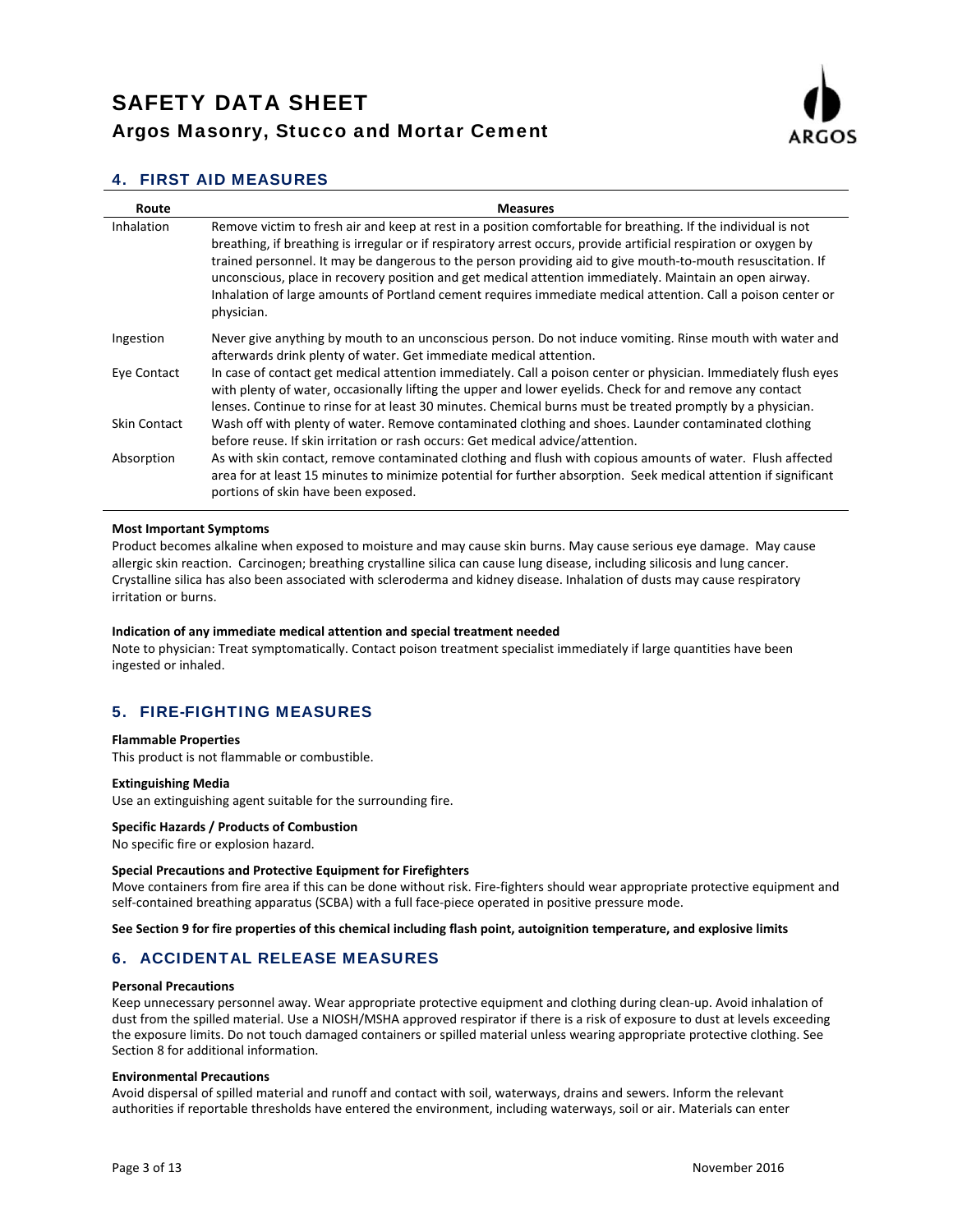

waterways through drainage systems.

#### **Containment and Clean‐Up Methods**

Move containers from spill area. Approach release from upwind. Prevent entry into sewers, water courses, basements or confined areas. Avoid dust generation. Do not dry sweep. Vacuum dust with equipment fitted with a HEPA filter and place dust in a closed, labeled waste container. Large spills to waterways may be hazardous due to alkalinity of the product. Dispose of waste material using a licensed waste disposal contractor

## 7. HANDLING AND STORAGE

#### **Handling Precautions**

Avoid contact with eyes, skin, or clothing. This product contains quartz, which may become airborne without a visible cloud. Avoid breathing dust. Avoid creating dusty conditions. Use only with adequate ventilation to keep exposure below recommended exposure limits. Put on appropriate personal protective equipment (see Section 8). Persons with a history of skin sensitization problems should not be employed in any process in which this product is used. Avoid exposure by obtaining and following special instructions before use. Do not handle until all safety precautions have been read and understood. Keep in the original container or an approved alternative made from a compatible material and keep the container tightly closed when not in use. Empty containers retain product residue and can be hazardous. Do not reuse container.

#### **Storage**

Keep container tightly closed in a dry and well‐ventilated place. Avoid contact with water and moisture. Keep away from food, drink and animal feeding stuffs. Keep out of the reach of children.

## 8. EXPOSURE CONTROLS / PERSONAL PROTECTION

**Occupational Exposure Limits US. ACGIH Threshold Limit Values**

**Components Type Value Form** Calcium Hydroxide: TWA 5 mg/m3 (CAS# 1305‐62‐0) Calcium sulfate dehydrate: TWA 10 mg/m3 Inhalable fraction. (CAS# 13397‐24‐5) Magnesium oxide: TWA 10 mg/m3 Inhalable fraction. (CAS# 1309‐48‐4) Portland cement TWA 1 mg/m3 Respirable fraction. (CAS# 65997‐15‐1) Quartz: TWA 0.025 mg/m3 Respirable fraction. (CAS# 14808‐60‐7)

#### **US. OSHA Table Z‐1 Limits for Air Contaminants (29 CFR 1910.1000) Components Type Value Form**

Calcium Hydroxide: PEL 5 mg/m3 Respirable fraction. (CAS# 1305‐62‐0) Calcium sulfate dehydrate: PEL 5 mg/m3 Respirable fraction 15 mg/m3 Total dust. (CAS# 13397‐24‐5) Limestone: PEL 5 mg/m3 Respirable fraction 15 mg/m3 Total dust. (CAS# 1317‐65‐3) Magnesium oxide: PEL 15 mg/m3 Total particulate. (CAS# 1309‐48‐4) Portland cement: PEL 5 mg/m3 Respirable fraction 15 mg/m3 Total dust. (CAS# 65997‐15‐1)

## **US. OSHA Table Z‐3 (29 CFR 1910.1000)**

#### **Components Type Value Form**

Portland cement: TWA 50 mppcf (CAS# 65997‐15‐1) Quartz: TWA 0.3 mg/m3 Total dust, 0.1 mg/m3 Respirable, 2.4 mppcf Respirable. (CAS# 14808‐60‐7)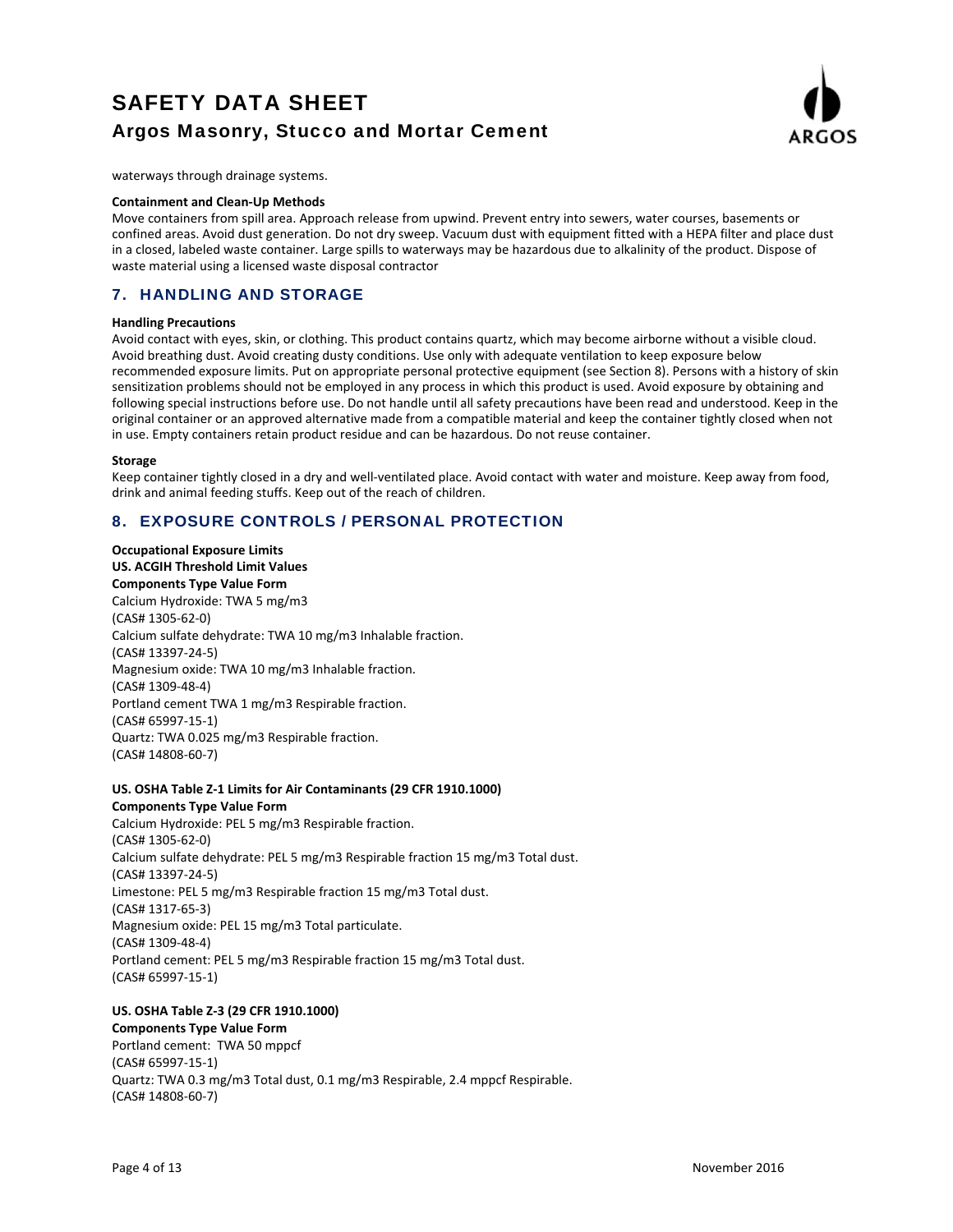

### **Canada. Alberta OELs (Occupational Health & Safety Code, Schedule 1, Table 2)**

**Components Type Value Form**

Calcium Hydroxide: TWA 5 mg/m3 (CAS# 1305‐62‐0) Calcium sulfate dehydrate: TWA 10 mg/m3 (CAS# 13397‐24‐5) Limestone: TWA 10 mg/m3 (CAS# 1317‐65‐3) Magnesium oxide: TWA 10 mg/m3 Fume. (CAS# 1309‐48‐4) Portland cement: TWA 10 mg/m3 (CAS# 65997‐15‐1) Quartz: TWA 0.025 mg/m3 Respirable particles. (CAS# 14808‐60‐7)

### **Canada. British Columbia OELs. (Occupational Exposure Limits for Chemical Substances, Occupational Health and Safety Regulation 296/97, as amended)**

#### **Components Type Value Form**

Calcium Hydroxide: TWA 5 mg/m3 (CAS# 1305‐62‐0) Calcium sulfate dihydrate: STEL 20 mg/m3 Total dust, TWA 10 mg/m3 Inhalable (CAS#13397‐24‐5) Limestone: STEL 20 mg/m3 Total dust, TWA 3 mg/m3 Respirable fraction 10 mg/m3 Total dust. (CAS# 1317‐65‐3) Magnesium oxide: STEL 10 mg/m3 Respirable dust and/or fume, TWA 3 mg/m3 Respirable dust and/or fume, 10 mg/m3 Inhalable fume. (CAS# 1309‐48‐4) Portland cement: TWA 3 mg/m3 Respirable fraction, 10 mg/m3 Total dust. (CAS# 65997‐15‐1) Quartz TWA 0.025 mg/m3 Respirable fraction. (CAS# 14808‐60‐7)

#### **Canada. Ontario OELs. (Control of Exposure to Biological or Chemical Agents) Components Type Value Form**

Calcium Hydroxide: TWA 5 mg/m3 (CAS# 1305‐62‐0) Calcium sulfate dehydrate: TWA 10 mg/m3 Inhalable fraction. (CAS# 13397‐24‐5) Magnesium oxide: TWA 10 mg/m3 Inhalable fraction. (CAS# 1309‐48‐4) Portland cement: TWA 10 mg/m3 (CAS# 65997‐15‐1) Quartz: TWA 0.1 mg/m3 Respirable. (CAS# 14808‐60‐7)

## **Canada. Quebec OELs. (Ministry of Labor ‐ Regulation Respecting the Quality of the Work Environment)**

**Components Type Value Form** Calcium Hydroxide: TWA 5 mg/m3 (CAS# 1305‐62‐0) Calcium sulfate dehydrate: TWA 5 mg/m3 Respirable dust, 10 mg/m3 Total dust. (CAS# 13397‐24‐5) Limestone: TWA 10 mg/m3 Total dust. (CAS# 1317‐65‐3) Magnesium oxide: TWA 10 mg/m3 Fume.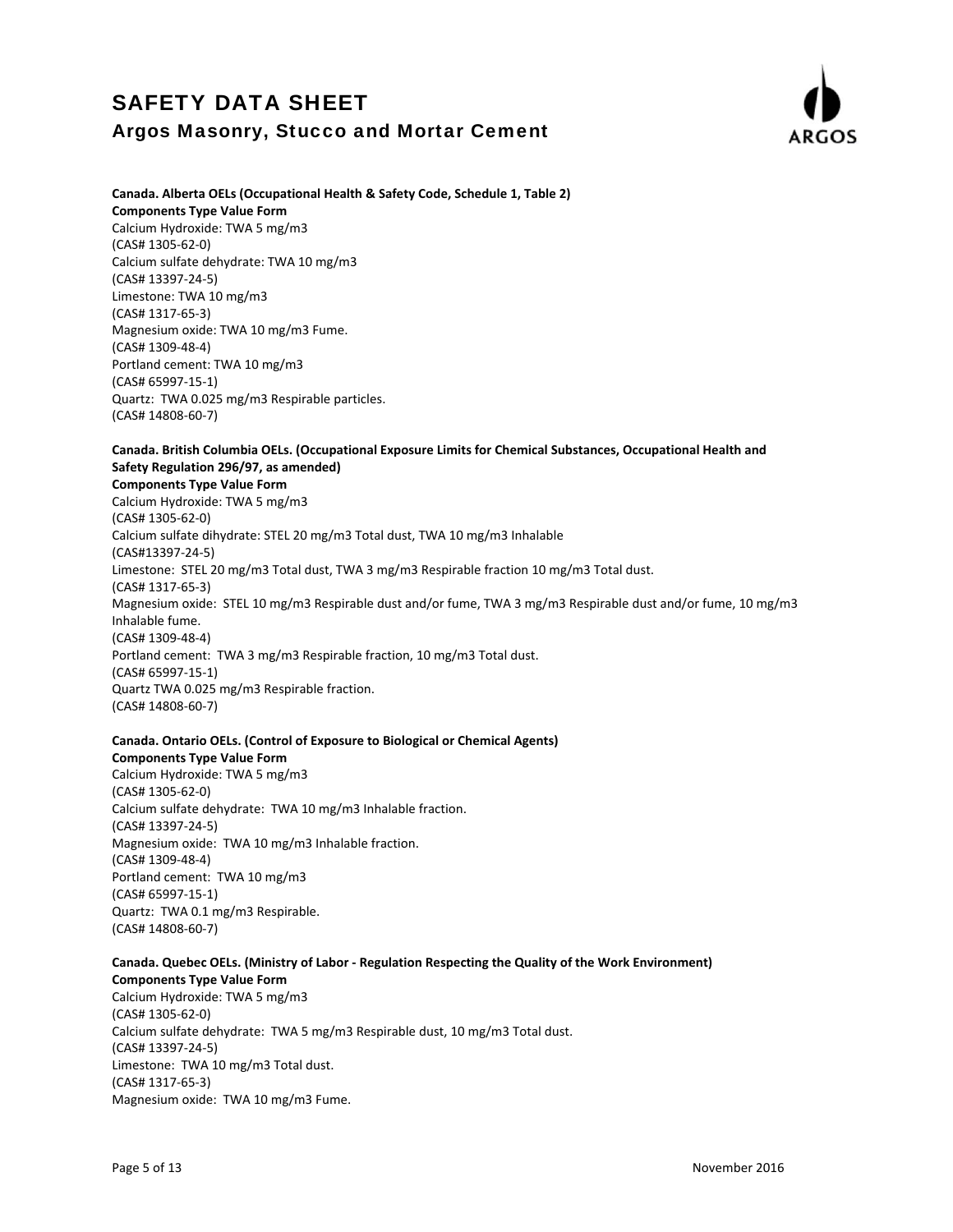

(CAS# 1309‐48‐4) Portland cement: TWA 5 mg/m3 Respirable dust, 10 mg/m3 Total dust. (CAS# 65997‐15‐1) Quartz: TWA 0.1 mg/m3 Respirable dust. (CAS# 14808‐60‐7)

### **Mexico. Occupational Exposure Limit Values**

#### **Components Type Value Form**

Calcium Hydroxide: TWA 5 mg/m3 (CAS# 1305‐62‐0) Calcium sulfate dehydrate: TWA 10 mg/m3 (CAS# 13397‐24‐5) Limestone: STEL 20 mg/m3, TWA 10 mg/m3 (CAS# 1317‐65‐3) Magnesium oxide: TWA 10 mg/m3 Fume. (CAS# 1309‐48‐4) Portland cement: STEL 20 mg/m3, TWA 10 mg/m3 (CAS# 65997‐15‐1) Quartz: TWA 0.1 mg/m3 (CAS# 14808‐60‐7)

### **Engineering Controls**

Occupational exposure to nuisance dust (total and respirable) and respirable crystalline silica should be monitored and controlled. Use process enclosures, local exhaust ventilation, or other engineering controls to control airborne levels below recommended exposure limits. Ventilation should be sufficient to effectively remove and prevent buildup of any dusts or fumes that may be generated during handling or thermal processing. If engineering measures are not sufficient to maintain concentrations of dust particulates below the Occupational Exposure Limit (OEL), suitable respiratory protection must be worn. If material is ground, cut, or used in any operation which may generate dusts, use appropriate local exhaust ventilation to keep exposures below the recommended exposure limits.

#### **Personal Protective Equipment**

| <b>Exposure</b>                      | Equipment                                                                                                                                                                                                                                                                                                                                                |
|--------------------------------------|----------------------------------------------------------------------------------------------------------------------------------------------------------------------------------------------------------------------------------------------------------------------------------------------------------------------------------------------------------|
| Eye / Face                           | To prevent eye contact, wear safety glasses with side shields, safety goggles or face shields when handling<br>dust or wet cement. Contact lenses should not be worn when working with cement or cement products.                                                                                                                                        |
| <b>Skin</b>                          | Wear chemical-resistant gloves, footwear and protective clothing appropriate for risk of exposure.<br>Contact glove manufacturer for specific information. Do not rely on barrier crèmes; barrier crèmes should<br>not be used in place of gloves.                                                                                                       |
| Respiratory                          | Avoid tasks which cause dust to become airborne. Use local or general ventilation to control exposure below<br>applicable exposure limits. Use NIOSH/MSHA approved (30 CFR 11) or NIOSH approved (42 CFR 84)<br>respirators in poorly ventilated areas, or if an applicable exposure limit is exceeded, or when dust causes<br>discomfort or irritation. |
| General<br>Hygiene<br>considerations | Periodically wash affected areas contacted by dry or wet cement products with a pH neutral soap. When<br>using, do not eat, drink, or smoke. Wash again at the end of work. If clothing becomes saturated with wet<br>cement products, it should be removed and replace with clean dry clothing                                                          |

## 9. PHYSICAL AND CHEMICAL PROPERTIES

| Property              | Value                            | <b>Comments</b> |
|-----------------------|----------------------------------|-----------------|
| Appearance            | Solid Gray, buff or white powder |                 |
| <b>Physical State</b> | Solid                            |                 |
| Odor                  | Odorless                         |                 |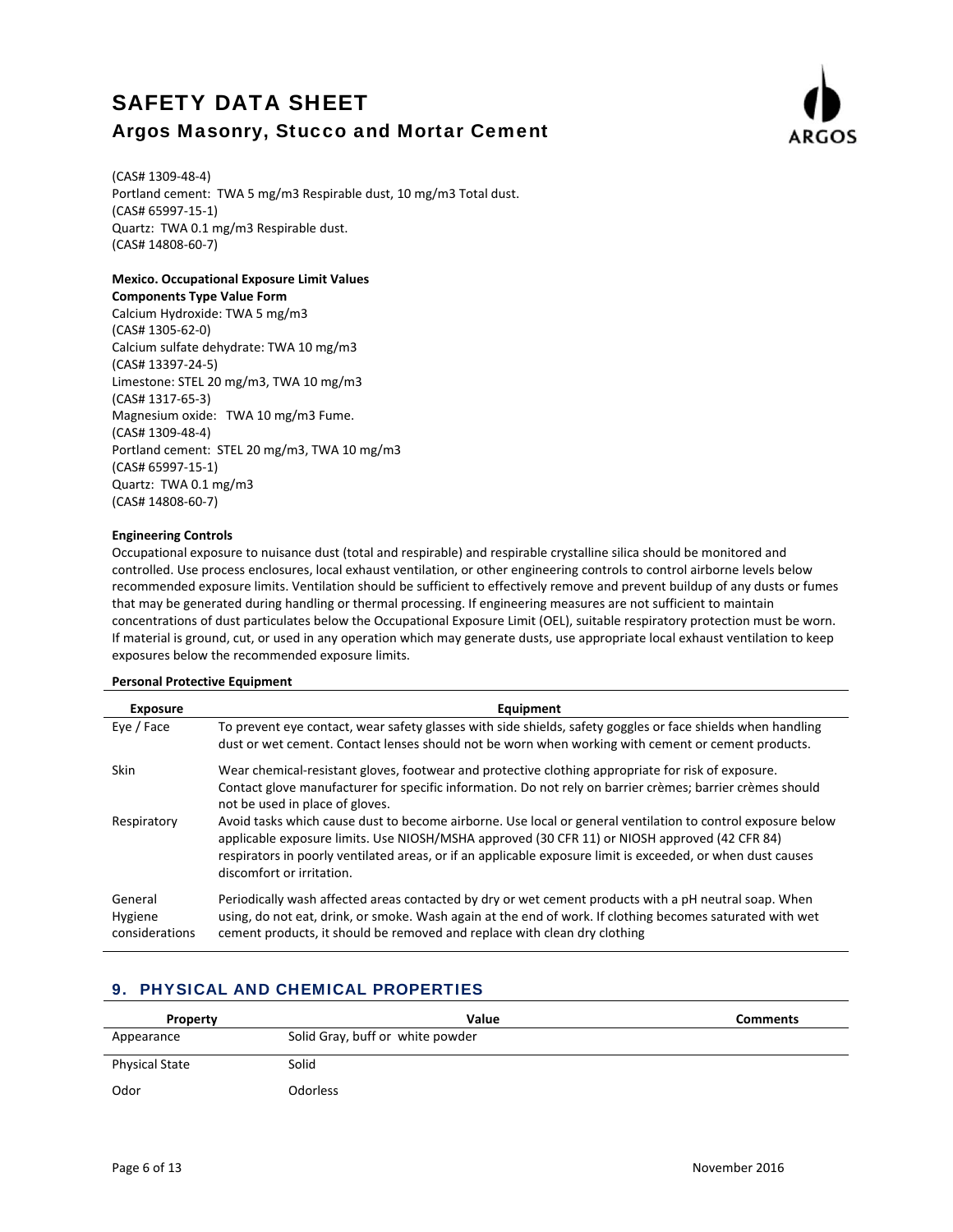

| Property                        | Value                           | <b>Comments</b> |
|---------------------------------|---------------------------------|-----------------|
| Odor Threshold                  | Not available                   |                 |
| pH                              | 12-13 in water                  |                 |
| Melting / Freeze Point          | Not available                   |                 |
| <b>Boiling Point And Range</b>  | $>$ 1832 °F ( $>$ 1000 °C)      |                 |
| <b>Flash Point</b>              | Not flammable. Not combustible. |                 |
| <b>Evaporation Rate</b>         | Not available                   |                 |
| Flammability                    | Not available                   |                 |
| <b>Flammability Limits</b>      | Not available                   |                 |
| Vapor Pressure                  | Not available                   |                 |
| Vapor Density                   | Not available                   |                 |
| Specific Gravity                | 2.65-3.15                       |                 |
| Solubility                      | Slight (0.1-1%)                 |                 |
| <b>Partition Coefficient</b>    | Not available                   |                 |
| <b>Autoignition Temperature</b> | Not available                   |                 |
| Decomposition<br>Temperature    | Not available                   |                 |
| Viscosity                       | Not available                   |                 |
| <b>Percent Volatiles</b>        | Not available                   |                 |

## 10.STABILITY AND REACTIVITY

#### **Reactivity**

Reacts slowly with water forming hydrated compounds, releasing heat and producing a strong alkaline solution until reaction is substantially complete.

#### **Stability**

The product is stable under normal conditions of use, storage and transport.

#### **Reactions / Polymerization**

Not expected to occur

#### **Conditions to Avoid**

Contact with incompatible materials. When exposed to air it will absorb carbon dioxide to form calcium carbonate and magnesium oxide. When heated at temperatures above 580 deg. C, it loses water to form calcium oxide, magnesium oxide and water.

#### **Incompatible Materials**

Wet material is alkaline and will react with acids, ammonium salts, aluminum and other reactive metals. Hardened material is attacked by hydrofluoric acid releasing toxic silicon tetrafluoride gas.

#### **Hazardous Decomposition Products**

None expected under normal conditions of use.

## 11.TOXICOLOGICAL INFORMATION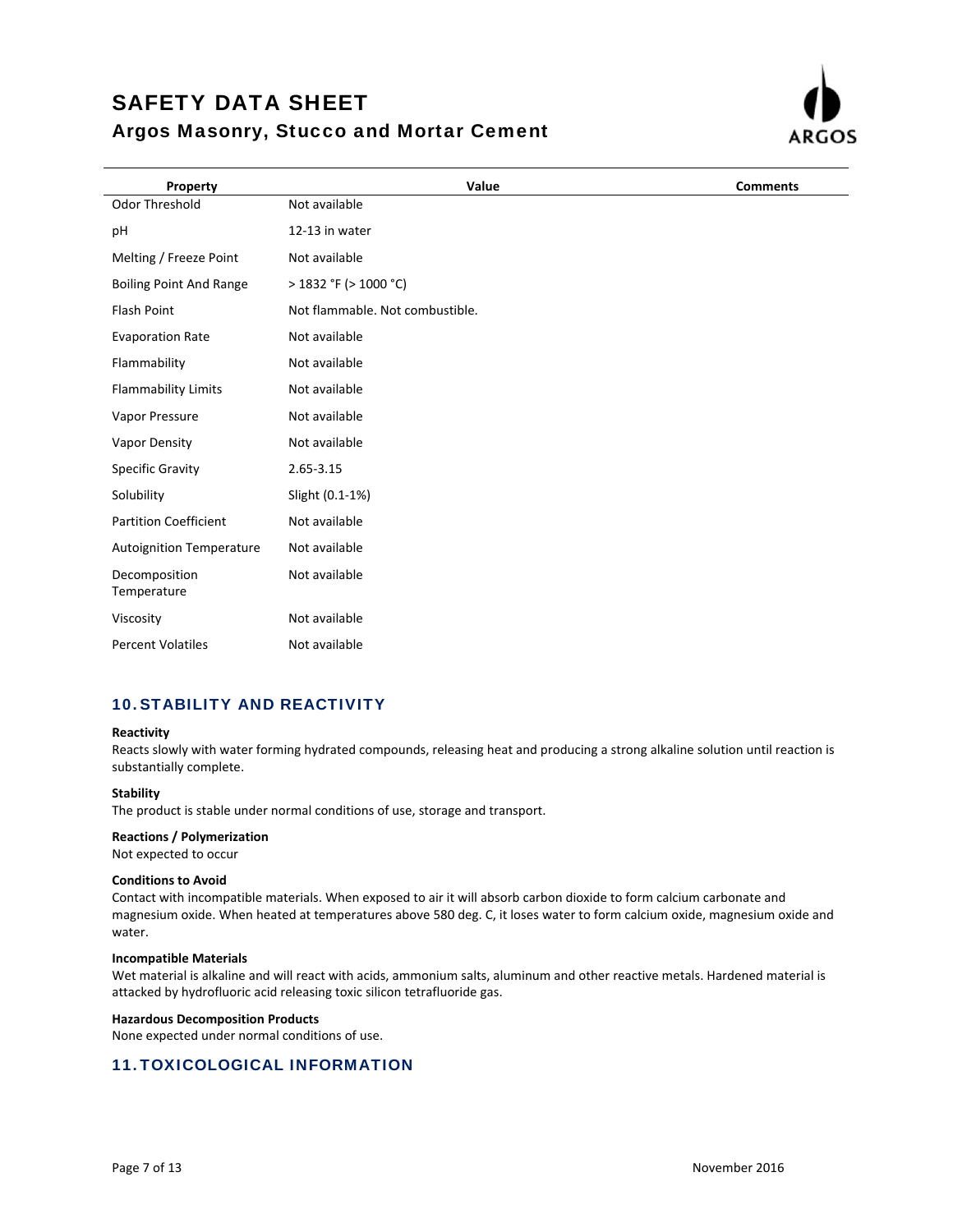

Acute Effects: Product becomes alkaline when exposed to moisture. Contact with wet concrete can burn skin and eyes. Dust from the dry material can cause irritation and possible burns to the eyes and respiratory tract. Symptoms can be delayed.

#### **Acute Toxicity (Inhalation LC50)**

Portland cement (CAS# 65997‐15‐1): >1 mg/L (rat, 4hr) Limestone (CAS# 1317‐65‐3): LC50 > 3 mg/L (rat, 4 hr) (Similar substance) Calcium Hydroxide (CAS# 1305‐62‐0): No data available Calcium Sulfate dehydrate (CAS# 13397‐24‐5): LC50 > 3.26 mg/L air (inhalation, dust, 4 h) Magnesium Oxide (CAS# 1309‐48‐4): No data available Quartz (CAS# 14808‐60‐7): No data available

#### **Acute Toxicity (Oral LC50)**

Portland cement (CAS# 65997‐15‐1): No data available Limestone (CAS# 1317‐65‐3): LD50 6450 mg/kg (rat) (similar substance) Calcium Hydroxide (CAS# 1305‐62‐0): LD50 7340 mg/kg (rat) Calcium Sulfate dehydrate (CAS# 13397‐24‐5): LD50 > 2000 mg/kg (rat) Magnesium Oxide (CAS# 1309‐48‐4): LD50 3870 mg/kg (rat) Quartz (CAS# 14808‐60‐7): LD50 500 mg/kg (rat)

#### **Acute Toxicity (Dermal LC50)**

Portland cement (CAS# 65997‐15‐1): No data available Limestone (CAS# 1317‐65‐3): LD50 > 2000 mg/kg (Similar substance) Calcium Hydroxide(CAS# 1305‐62‐0): LD50 > 2500 mg/kg Calcium Sulfate dehydrate (CAS# 13397‐24‐5): No data available Magnesium Oxide (CAS# 1309‐48‐4): No data available Quartz (CAS# 14808‐60‐7): No data available

Skin Corrosion/Irritation: May cause skin irritation. May cause serious burns in the presence of moisture.

**Serious Eye Damage/Irritation**: Causes serious eye damage. May cause burns in the presence of moisture.

Respiratory or Skin Sensitization: May cause respiratory tract irritation. The product may contain chromates, which may cause an allergic skin sensitization reaction.

**Germ Cell Mutagenicity**:No data available.

**Carcinogenicity:** Cement may contain trace amounts of respirable crystalline silica and hexavalent chromium which are classified by NTP and IARC as known human carcinogens.

#### **ACGIH Carcinogens**

Magnesium oxide (CAS# 1309‐48‐4): A4 Not classifiable as a human carcinogen. Portland cement (CAS# 65997‐15‐1): A4 Not classifiable as a human carcinogen Quartz (CAS# 14808‐60‐7): A2 Suspected human carcinogen.

#### **IARC Monographs. Overall Evaluation of Carcinogenicity**

Quartz (CAS# 14808‐60‐7): 1 Carcinogenic to humans.

### **US NTP Report on Carcinogens: Known carcinogen**

Quartz (CAS# 14808‐60‐7): Known To Be Human Carcinogen.

**US OSHA Specifically Regulated Substances: Cancer hazard** No data available.

**Teratogenicity:** No data available.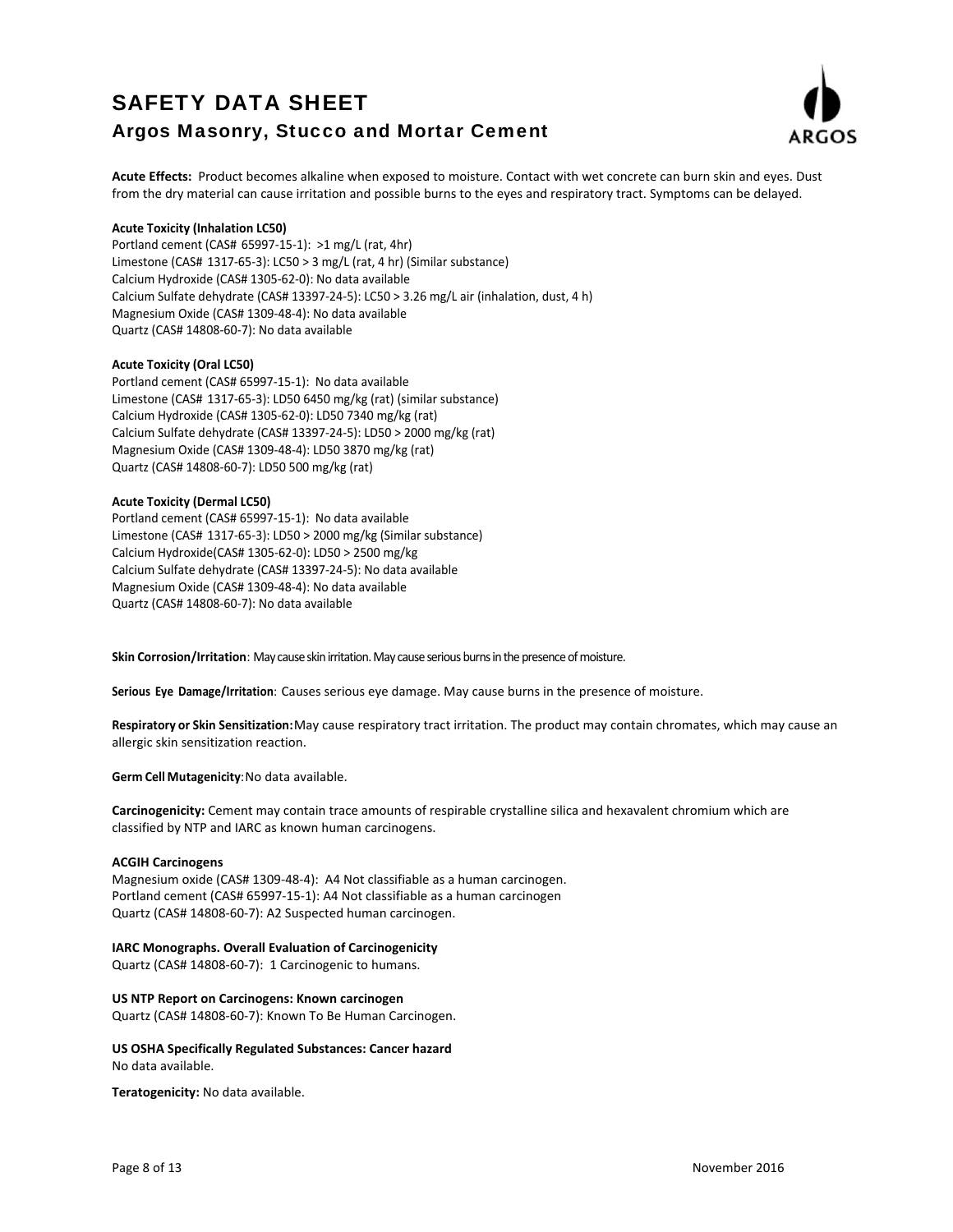

**Specific Target Organ Toxicity (Repeated Exposure):** Quartz (CAS #14808‐60‐7): Category 1, route of exposure: inhalation, target organs: respiratory tract and organs.

**Specific Target Organ Toxicity (Single Exposure):** Magnesium oxide, Portland cement; Category 3, route of exposure: inhalation and skin contact, target organs: Respiratory tract irritation, skin irritation.

**Aspiration Hazard:** No data available.

**Potential Health Effects:** Causes serious eye damage. May cause respiratory irritation. Causes severe burns. May cause an allergic skin reaction. Ingestion: May cause burns to mouth, throat and stomach. May cause nausea, stomach pain and vomiting.

**Chronic effects:** Respirable crystalline silica (quartz) can cause silicosis, a fibrosis (scarring) of the lungs. Some studies show excess numbers of cases of scleroderma, connective tissue disorders, lupus, rheumatoid arthritis, chronic kidney diseases and end-stage kidney disease in workers exposed to respirable crystalline silica. Occupational exposure to respirable dust and respirable crystalline silica should be monitored and controlled. Danger of serious damage to health by prolonged exposure.

Crystalline silica is considered a hazard by inhalation. IARC has classified crystalline silica as a Group 1 substance, carcinogenic to humans. This classification is based on the findings of laboratory animal studies (inhalation and implantation) and epidemiology studies that were considered sufficient for carcinogenicity. Excessive exposure to crystalline silica can cause silicosis, a non-cancerous lung disease. Portland cement (CAS# 65997-15-1): is not classifiable as a human carcinogen.

Repeated or prolonged inhalation of dust may lead to chronic respiratory irritation. If sensitized to hexavalent chromium, a severe allergic dermal reaction may occur when subsequently exposed to very low levels.

## 12.ECOLOGICAL INFORMATION

#### **Toxicity:**

h

Data for Mixture: Argos Masonry and Mortar Cement Aquatic Toxicity-Acute Crustacea EC50 Daphnia 350 mg/l, 48 hours, estimated Fish LC50 Fish 1058.886 mg/l, 96 hours, estimated

| Data for Component: Calcium Hydroxide (CAS# #1305-62-0)             |
|---------------------------------------------------------------------|
| Aquatic Toxicity-Acute Gasterosteus aculeatus 96 hr LC50 = 457 mg/L |
| Oncorhynchus mykiss 96 hr LC50 = 50.6 mg/L                          |
| Crangon septemspinosa 96 hr LC50 = 158 mg/L                         |
| Daphnia magna 48 hr EC50 = 49.1 mg/L                                |
| Daphnia magna 48 h EC50 > 100 mg/L                                  |
| Danio rerio 96 h LC50 > 11.1 mg/L                                   |
|                                                                     |

Aquatic Toxicity‐ Crangon septemspinosa 14 d NOEC = 32 mg/L

Data for Component: Calcium sulfate dihydrate (CAS# 13397‐24‐5) Aquatic Toxicity‐Acute Fish LC50 Fathead minnow (Pimephales promelas) > 1970 mg/l, 96 hours

Data for Component: Quartz (CAS# 14808‐60‐7) Aquatic Toxicity-Acute Daphnia magna 24 hr LL50 > 10000 mg/L Danio rerio 96 hr LL0 = 10000 mg/LDaphnia magna 48 hr EC50 > 100 mg/L (similar substance) Desmodesmus subspicatus 72 hr EC50 > 14 mg/L (similar substance)

Aquatic Toxicity –Chronic‐ No data available.

**Persistence and Degradation**: No data available.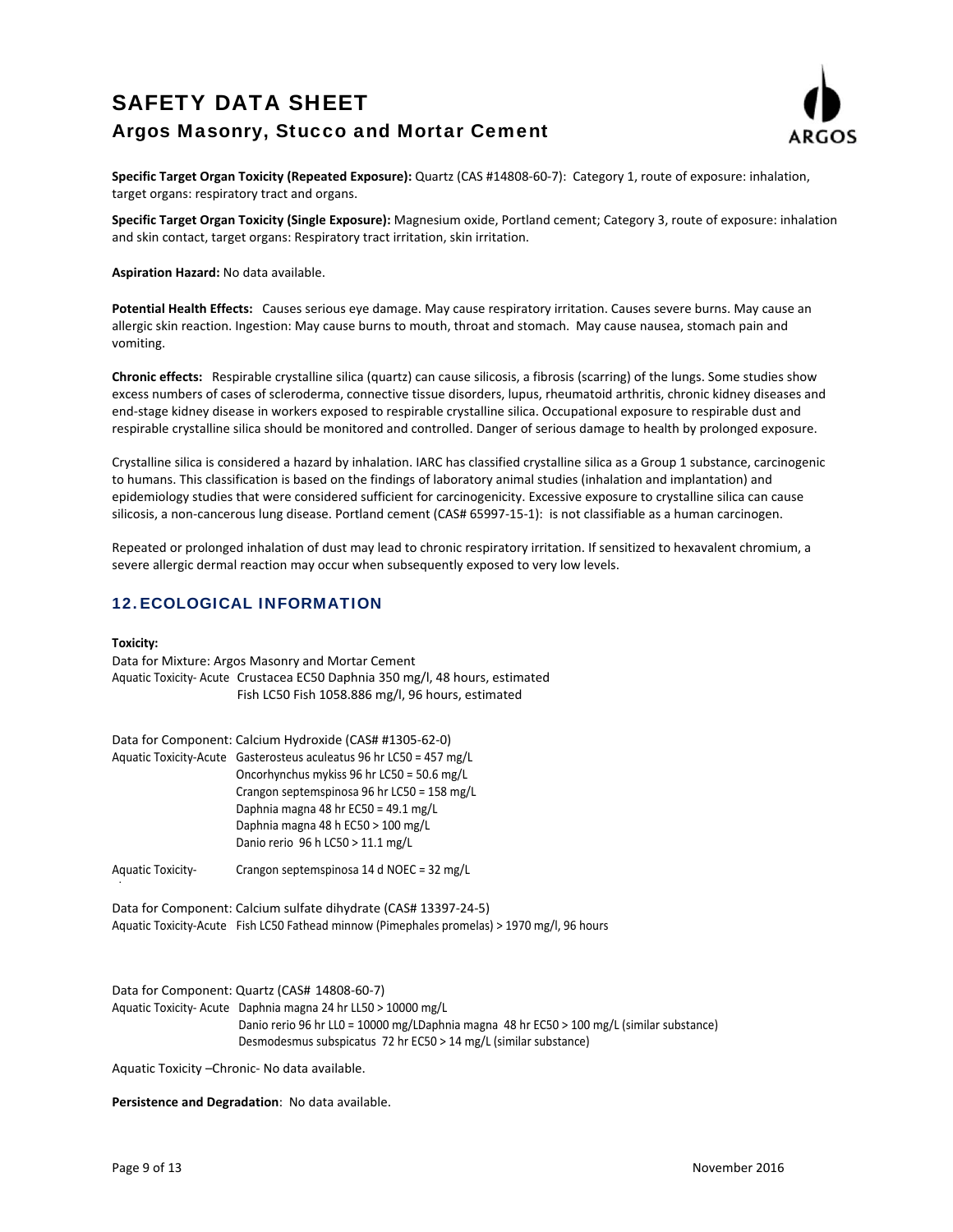

**Bioaccumulative Potential**: No data available. **Mobility in Soil**: No data available. **Other Adverse Effects**: No data available. **Other Information:** No data available.

## 13.DISPOSAL CONSIDERATIONS

The generation of waste should be avoided or minimized wherever possible. Disposal of this product, solutions and any byproducts should comply with the requirements of environmental protection and waste disposal legislation and any regional local authority requirements. Dispose of surplus and non‐recyclable products via a licensed waste disposal contractor. Untreated waste should not be released to the sewer unless fully compliant with the requirements of all authorities with jurisdiction. Waste packaging should be recycled. Incineration or landfill should only be considered when recycling is not feasible. This material and its container must be disposed of in a safe manner. Care should be taken when handling empty containers that have not been cleaned or rinsed out. Empty containers or liners may retain some product residues. Avoid dispersal of spilled material and runoff, and contact with soil, waterways, drains and sewers.

## 14.TRANSPORT INFORMATION

# **US DOT** UN Identification Number Not regulated Proper Shipping Name Not available Hazard Class and Packing Group Not available Shipping Label 2002 12:00 12:00 Not available Placard / Bulk Package Not available Emergency Response Guidebook Guide Number Not available **IATA Cargo** UN Identification Number Not regulated Shipping Name / Description Not available Hazard Class and Packing Group Not available<br>ICAO Label Not available ICAO Label Packing Instructions Cargo Not available Max Quantity Per Package Cargo Not available **IATA Passenger** UN Identification Number Not regulated Shipping Name / Description Not available Hazard Class and Packing Group Not available ICAO Label Not available Packing Instructions Passenger Not available Max Quantity Per Package Not available **IMDG** UN Identification Number Not regulated Shipping Name / Description Not available Hazard Class and Packing Group Not available IMDG Label **IMDG** Label EmS Number Not available Marine Pollutant Not available

## 15.REGULATORY INFORMATION

#### **OSHA Hazard Communication Standard**

This product is a "Hazardous Chemical" as defined by the OSHA Hazard Communication Standard, 29 CFR 1910.1200.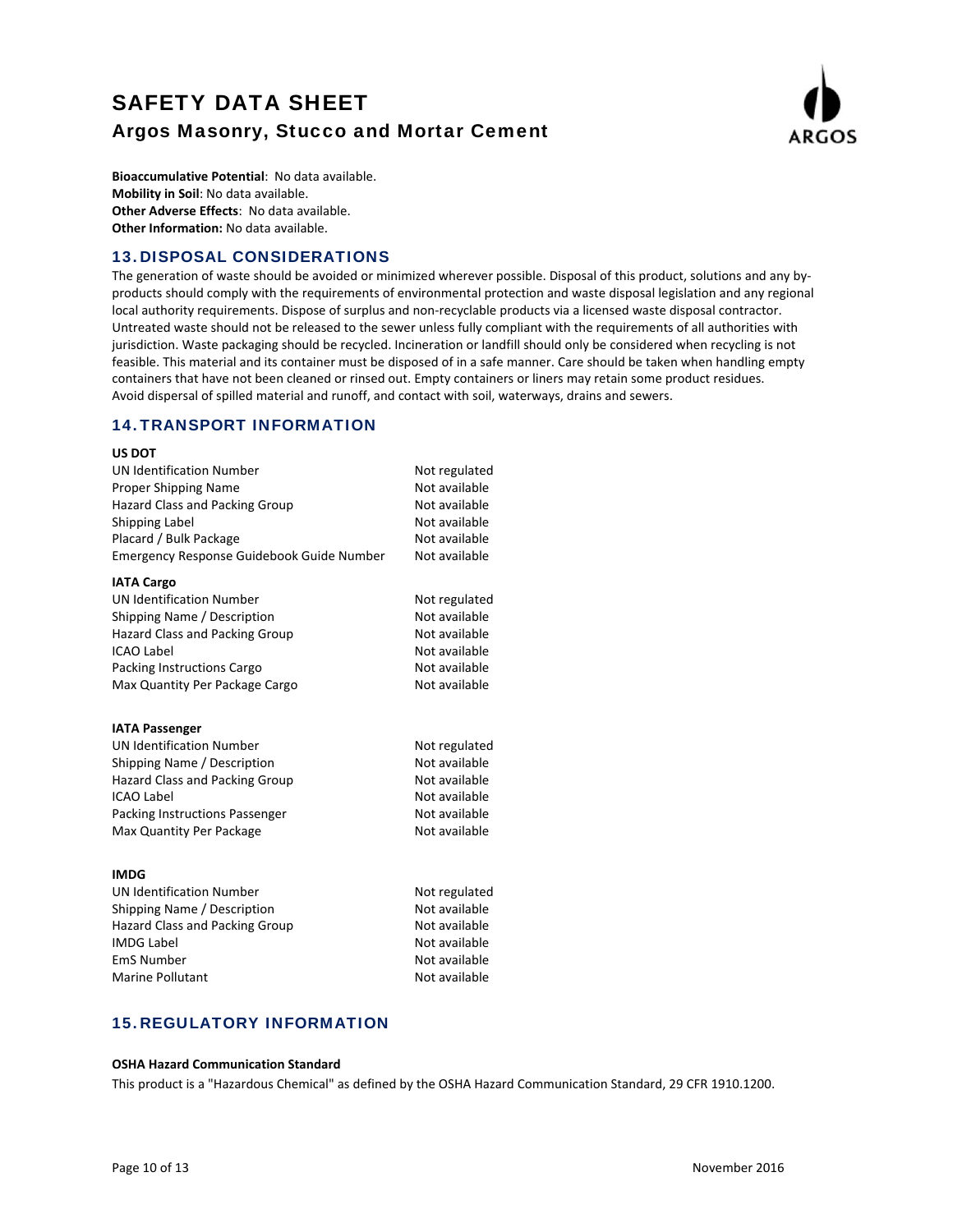

#### **U.S. Federal, State, and Local Regulatory Information**

**U.S. Toxic Substances Control Act**

All components are on the U.S. EPA TSCA Inventory List TSCA Section 12(b) Export Notification (40 CFR 707, Subpt. D): Not regulated

### **CERCLA (Superfund) reportable quantity (lbs) (40 CFR 302.4)**

This product is not listed as a CERCLA substance.

#### **SARA Section 313‐ Supplier Notification**

This product does not contain any toxic chemicals subject to the reporting requirements of section 313 of the Emergency Planning and Community Right‐To‐Know Act (EPCRA) of 1986 and of 40 CFR 372.

# Superfund Amendments and Reauthorization Act of 1986 Title III (Emergency Planning and Community Right-to-Know Act of

**1986) Sections 311 and 312** Immediate Hazard (Acute) ‐ Yes Delayed Hazard (Chronic) – Yes Fire Hazard ‐ No Pressure Hazard ‐ No Reactivity Hazard ‐ No **Section 302 extremely hazardous substance (40 CRF 355, Appendix A)‐**No **Drug Enforcement Administration (DEA) (21 CFR1308.11‐15)**‐Not controlled

**State regulations** WARNING: This product contains chemical(s) known to the State of California to cause cancer. **US ‐ California Hazardous Substances (Director's):** Calcium Hydroxide (CAS# 1305‐62‐0) Magnesium oxide (CAS# 1309‐48‐4) **US ‐ California Proposition 65 ‐ Carcinogens & Reproductive Toxicity (CRT):** Quartz (CAS# 14808‐60‐7) **US ‐ California Proposition 65 ‐ CRT: Listed date/Carcinogenic substance** Quartz (CAS# 14808‐60‐7) Listed: October 1, 1988 Carcinogenic. **US ‐ New Jersey RTK ‐ Substances: Listed substance** Calcium Hydroxide (CAS# 1305‐62‐0) Calcium sulfate dihydrate (CAS# 13397‐24‐5) Limestone (CAS# 1317‐65‐3) Magnesium oxide (CAS# 1309‐48‐4) Portland cement (CAS# 65997‐15‐1) Quartz (CAS# 14808‐60‐7) **US ‐ Pennsylvania RTK ‐ Hazardous Substances: Listed substance** Calcium Hydroxide (CAS# 1305‐62‐0) Calcium sulfate dihydrate (CAS# 13397‐24‐5) Limestone (CAS# 1317‐65‐3) Magnesium oxide (CAS# 1309‐48‐4) Portland cement (CAS# 65997‐15‐1) Quartz (CAS# 14808‐60‐7) **US. Massachusetts RTK ‐ Substance List** Calcium Hydroxide (CAS# 1305‐62‐0) Calcium sulfate dihydrate (CAS# 13397‐24‐5) Limestone (CAS# 1317‐65‐3) Magnesium oxide (CAS# 1309‐48‐4) Portland cement (CAS# 65997‐15‐1) Quartz (CAS# 14808‐60‐7)

### **Canadian Regulatory Information**

This product has been classified in accordance with the hazard criteria of the CPR and the MSDS contains all the information required by the CPR.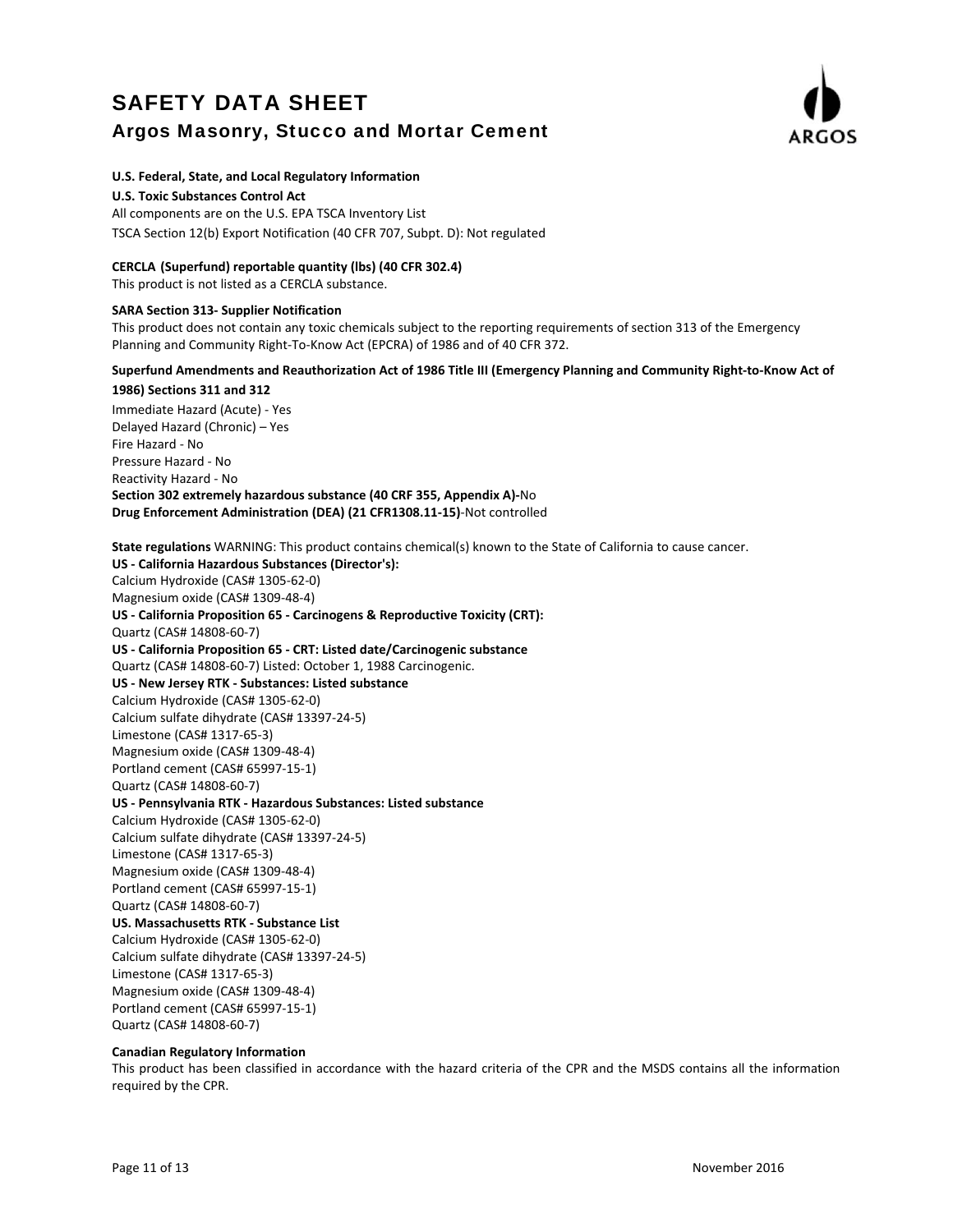

# **WHMIS status**

Controlled

### **WHMIS classification**

D2A ‐ Other Toxic Effects‐VERY TOXIC E – Corrosive

| <b>WHMIS labeling</b> |
|-----------------------|

| <b>Inventory status</b>     | Country(s) or region Inventory name     | On inventory (yes/no)* |  |
|-----------------------------|-----------------------------------------|------------------------|--|
| Australia                   | Chemical<br>of<br>Australian Inventory  | Yes                    |  |
|                             | Substances (AICS)                       |                        |  |
| Canada                      | Domestic Substances List (DSL)          | No                     |  |
| Canada                      | Non-Domestic Substances List (NDSL)     | Yes                    |  |
| China                       | of<br>Existing<br>Chemical<br>Inventory | Yes                    |  |
|                             | Substances in China (IECSC)             |                        |  |
| Europe                      | European<br>of<br>Inventory<br>Existing | Yes                    |  |
|                             | Commercial<br>Chemical<br>Substances    |                        |  |
|                             | (EINECS)                                |                        |  |
| Europe                      | European List of Notified Chemical      | No.                    |  |
|                             | Substances (ELINCS)                     |                        |  |
| Japan                       | Inventory of Existing and New Chemical  | No                     |  |
|                             | Substances (ENCS)                       |                        |  |
| Korea                       | Existing Chemicals List (ECL)           | Yes                    |  |
| New Zealand                 | New Zealand Inventory                   | No                     |  |
|                             |                                         |                        |  |
| Philippines                 | Philippine Inventory of Chemicals and   | No                     |  |
|                             | <b>Chemical Substances (PICCS)</b>      |                        |  |
| United States & Puerto Rico | Toxic Substances Control Act (TSCA)     | Yes                    |  |
|                             | Inventory                               |                        |  |

\*A "Yes" indicates that all components of this product comply with the inventory requirements administered by the governing *country(s)*

# 16.OTHER INFORMATION

**Further information** A HMIS® Health rating including an \* indicates a chronic hazard **HMIS® ratings** Health: 3\* Flammability: 0 Physical hazard: 0

### **NFPA ratings**

Health: 3 Flammability: 0 Instability: 0

| 01 Nov 2016 |
|-------------|
| 21 Mar 2016 |
|             |

### **Description of Revisions**

Revise to meet Globally Harmonized System for chemical hazard communication requirements pursuant to OSHA regulatory revisions 77 FR 17884, March 26, 2012.